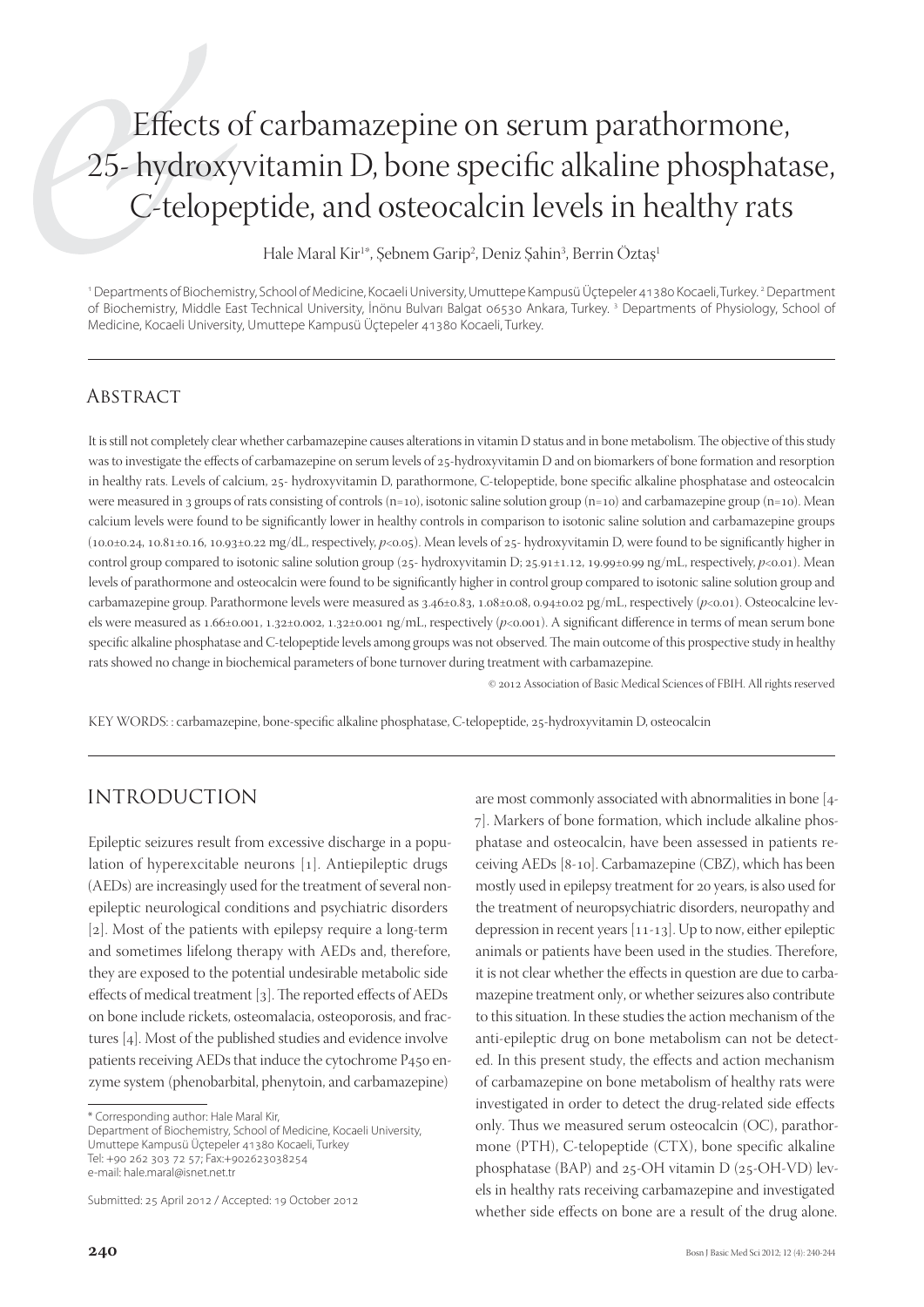## MATERIALS AND METHODS

#### *Animals*

30 male, 6 monthly Wistar rats provided by the Experimental Medical Research Unit (DETAB, Kocaeli University Medical School, Kocaeli) were used in the study. The Kocaeli University Medical School Animal Ethic Committee approved the experimental design. Animals were maintained on a 12-hour light-dark cycle and provided with standart laboratory rat chow and tap water ad libitum. The animals were divided into three groups. Group  $1$  rats (n=10) were control group. Group  $2$  rats (n=10) were injected with physiological saline. Group  $3$  rats (n=10) were injected with carbamazepine.

#### *Procedures*

Injections were done between 09:00-11:00 am in all groups. mg/kg carbamazepine in isotonic saline solution not exceeding 1 mL in volume was injected intraperitoneally once a day over 5 weeks in sterile conditions. According to previous studies carried out with various anti-epileptic drugs, a 5-week anti-epileptic treatment is sufficient for observing the side effects on the bone structure and metabolism of rats  $[14-16]$ . Body weight of animals were followed up in the course of 5 week drug therapy. Blood samples obtained from the animals at the end of 5 weeks were centrifuged at 4  $°C$ , 3000 rpm for 15 minutes. Serum samples were stored at -80 °C until biochemical analysis was completed. Serum calcium levels were measured with Abbot Aeroset autoanalyser using Aeroset kit (Abbot Lab. Abbot Park, IL 60064, USA). Serum osteocalcin, parathormone, C-telopeptide, bone specific alkaline phosphatase and  $25$ -OH vitamin D levels were measured with ELISA method using microarray device. OC and PTH levels were measured with DRG ELISA kit (DRG International, Inc. USA), BAP and 25-OH-VD levels were measured with IDS ELISA kit (IDS Ltd. Fountain Hills, USA), whereas CTX levels were measured with Uscn ELISA kit (Uscn Life Science Inc. Wuhan). Analyses of all the samples, standards, and controls were run in duplicate.

#### *Statistical analysis*

Statistical analysis was performed by using the SPSS for windows (version 13.0) statistical package (SPSS Inc., Chicago, IL, USA). The values were expressed as mean ±SEM. Differences between the groups were analyzed using the one way ANOVA and Bonferroni multiple comparisons tests. p values of  $<$  0.05 were considered statistically significant.

### **RESULTS**

Mean serum calcium levels were found to be significantly



FIGURE 1. Calcium levels of the three groups. \*Significantly lower than those of the Group II and Group III (respective values:  $p <$  $0.05, p < 0.05$ ).



FIGURE 2. 25-OH vitamine D levels of the three groups. \*\*Significantly higher than those of the Group II (respective values:  $p < 0.01$ ).



FIGURE 3. Parathormon levels of the three groups. \*\*\* Significantly higher than those of the group II and group III (respective values:  $p < 0.01$ ,  $p < 0.01$ ).

lower in Group 1 compared to Group 2 and  $\frac{1}{3}$  (10.0 $\pm$ 0.24, 10.81±0.16, 10.93±0.22 mg/dL, respectively,  $p<0.05$ ) (Table 1), (Figure 1). Mean serum 25-OH-VD levels were found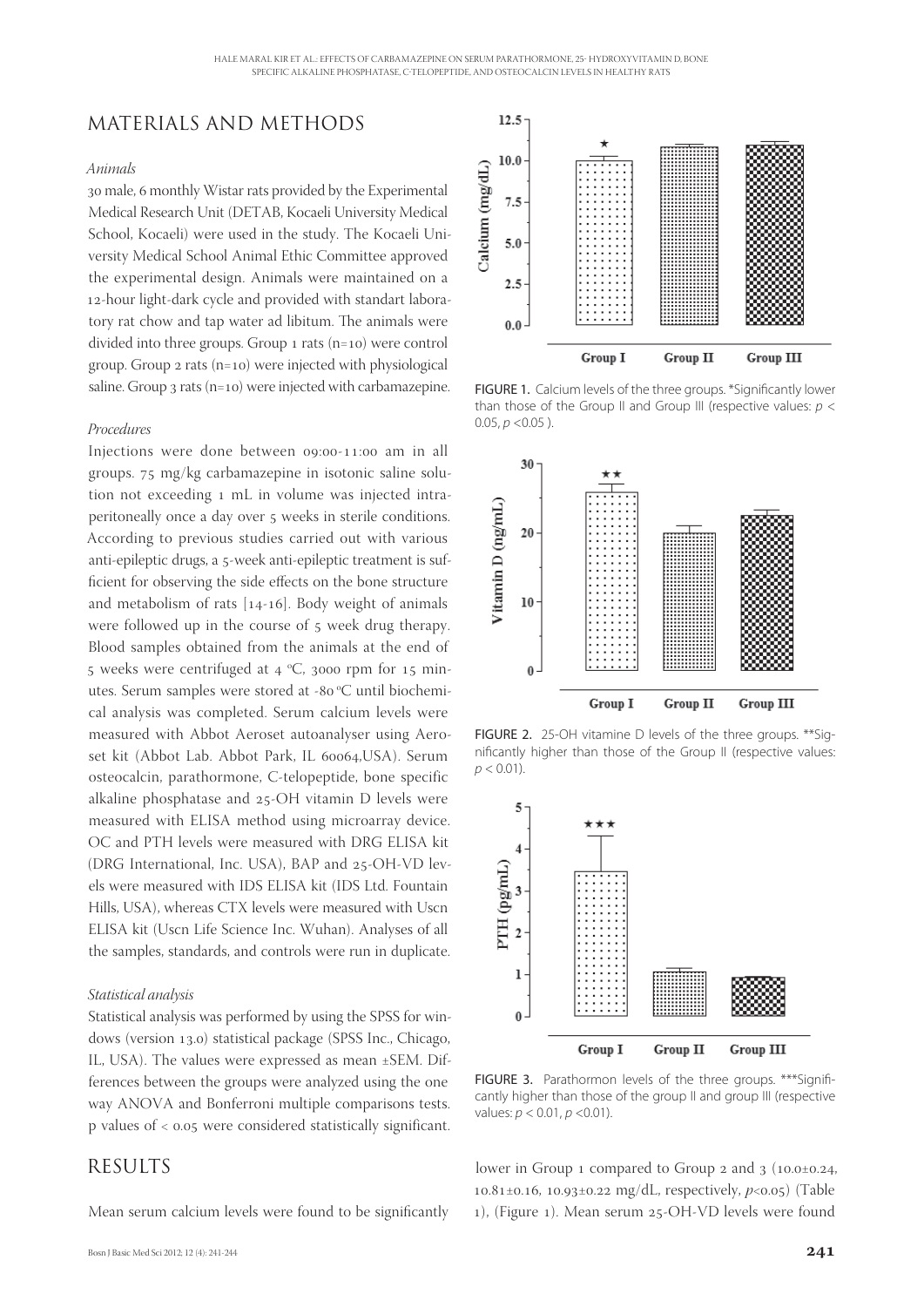

FIGURE 4. Osteocalsin levels of the three groups. \*\*\*\* Significantly higher than those of the group II and group III (respective values:  $p < 0.001, p < 0.001$ ).

**TABLE 1.** Plasma calcium, 25-OH-VD, PTH, CTX, BAP and OC levels of groups

| Variable              | Group 1<br>$(n=10)$   | Group 2<br>$(n=10)$ | Group 3<br>$(n=10)$ |
|-----------------------|-----------------------|---------------------|---------------------|
| Calcium mg/dL         | $10.00 + 0.24*$       | $10.81 + 0.16$      | $10.93 \pm 0.22$    |
| 25-OH-VD ng/mL        | $25.91 \pm 1.12$ **   | $19.99 + 0.99$      | $22.55+0.77$        |
| PTH pg/mL             | $3.46 \pm 0.83***$    | $1.08 \pm 0.08$     | $0.94 + 0.02$       |
| C-telopeptidng/mL     | $0.166 + 0.003$       | $0.182 + 0.018$     | $0.186 + 0.016$     |
| Bone specific ALPµg/L | $2.79 \pm 0.018$      | $2.74 + 0.017$      | $2.76 + 0.008$      |
| Osteocalcin ng/mL     | $1.66 \pm 0.001$ **** | $1.32 \pm 0.002$    | $1.32 \pm 0.001$    |
|                       |                       |                     |                     |

Values are expressed as mean ± SEM.

\* ; p <0.05 Compared to Group 2 and Group 3

 $*_p$  =  $p$  < 0.01 Compared to Group 2

\*\*\*; p <0.01 Compared to Group 2 and Group 3

\*\*\*\*; p <0.001 Compared to Group 2 and Group 3

25-OH-VD; 25-OH Vitamine D, PTH; Parathormon, CTX; C-Telopeptide, BAP; Bone specific alkaline phosphatase, OC; Osteocalsin,

to be significantly higher in Group 1 compared to Group 2  $(25.91 \pm 1.12, 19.99 \pm 0.99 \text{ ng/mL},$  respectively,  $p < 0.01$ ) (Table 1), (Figure 2). PTH levels were found significantly higher in Group 1 compared to Group 2 and  $3$  ( $3.46\pm0.83$ ,  $1.08\pm0.08$ , 0.94 $\pm$ 0.02 pg/mL, respectively,  $p<0.01$  (Table 1), (Figure 3). Mean serum OC levels were significantly higher in Group 1 in comparison to other groups  $(1.66\pm0.001, 1.32\pm0.002,$  $1.32\pm0.001$  ng/mL, respectively, p<0.001) (Table 1), (Figure 4). A significant difference was not found between groups in terms of mean serum BAP and CTX levels (Table 1). The intra- and inter-assay coefficient of variation for pooled plasma were 4.7 % and 3.5 % for OC, 5.3 % and 4.6 % for 25-OH-VD, 6.5 % and 5.8 % for BAP, 8.3 % and  $7.6$  % for CTX,  $3$  % and  $5.1$  % for PTH, respectively.

## DISCUSSION AND CONCLUSION

The main outcome of this prospective study in healthy rats showed no change in biochemical parameters of bone turnover during treatment with CBZ. Bone is a complex dynamic

tissue that responds to external and internal forces. Accordingly, body weight, exercise, and calcium homeostasis can alter bone structure and architecture. These changes are complex and involve osteoclast and osteoblast dynamics, vitamin D, calcium, and phosphorous homeostasis as well as connective tissue arrangements  $[17, 18]$ . Increased risk for bone disease including changes in bone turnover, osteoporosis, alterations in bone quality, and most importantly fracture. Although carbamazepine is an enzyme inducing AED, data on the issue is not conclusive  $[8]$ . In a study by Nissen-Meyer et al. [19], researchers emphasized the importance of using animal models in order to put forward the effects of anti-epileptic drugs on bone. They stated that animal tests were more beneficial for testing anti-epileptic drug-related bone fragility because such studies allow the elimination of possible alterations resulting from life style and genetic and individual disease characteristics. The 1,25dihydroxy vitamin D  $(1,25 \text{ (OH)}2D)$  has its effect on the classic target organs bone, intestine and kidney and stimulates calcium transport from these organs to the blood. The production of  $1,25$  (OH) $2D$  is stimulated by PTH. There is a negative feedback through calcium which decreases PTH and a direct negative feedback from  $1,25(OH)2D$  to PTH [20]. While vitamin D deficiency leads to osteoporosis, vitamin D insufficiency-subsequent form of vitamin D deficiency- leads to osteomalacia  $[21]$ . Some studies show that, biochemical abnormalities in patients receiving carbamazepine include hypocalcemia, hypophosphatemia, reduced levels of active vitamin D metabolites, elevated PTH levels, and elevated markers of bone resorption and formation  $[6, 18, 22, 23, 24, 25]$ . However, reduction was not detected in serum calcium and 25-OH-VD levels and elevation of PTH levels was not detected in the group receiving anti-epileptic drug in our study. Alkaline phosphatase is the most commonly used marker of bone formation [26-28]. Because serum total alkaline phosphatase is derived from bone, liver, and other sources, it lacks sensitivity and specificity in evaluating bone disease. In reports that measured the isoenzymes, the increase in total alkaline phosphatase was attributed mainly to the bone fraction  $[4, 27, 28]$ . ALP increases have been seen in both children and adults receiving AEDs  $[29-31]$ . In contrast to the aforementioned studies, a statistically significant elevation was not found in BAP levels in the rats receiving carbamazepine treatment in the present study. Osteocalcin, or bone-gla protein, is a small noncollagenous protein that is specific for bone tissue and dentin and is synthesized predominantly by osteoblasts. High serum levels of osteocalcin with AED treatment are described  $[3, 6, 29, 32]$ . Levels of osteocalcin, the marker of bone formation, was also not elevated in the carbamazepine receiving group. In one study, low serum calcium concentrations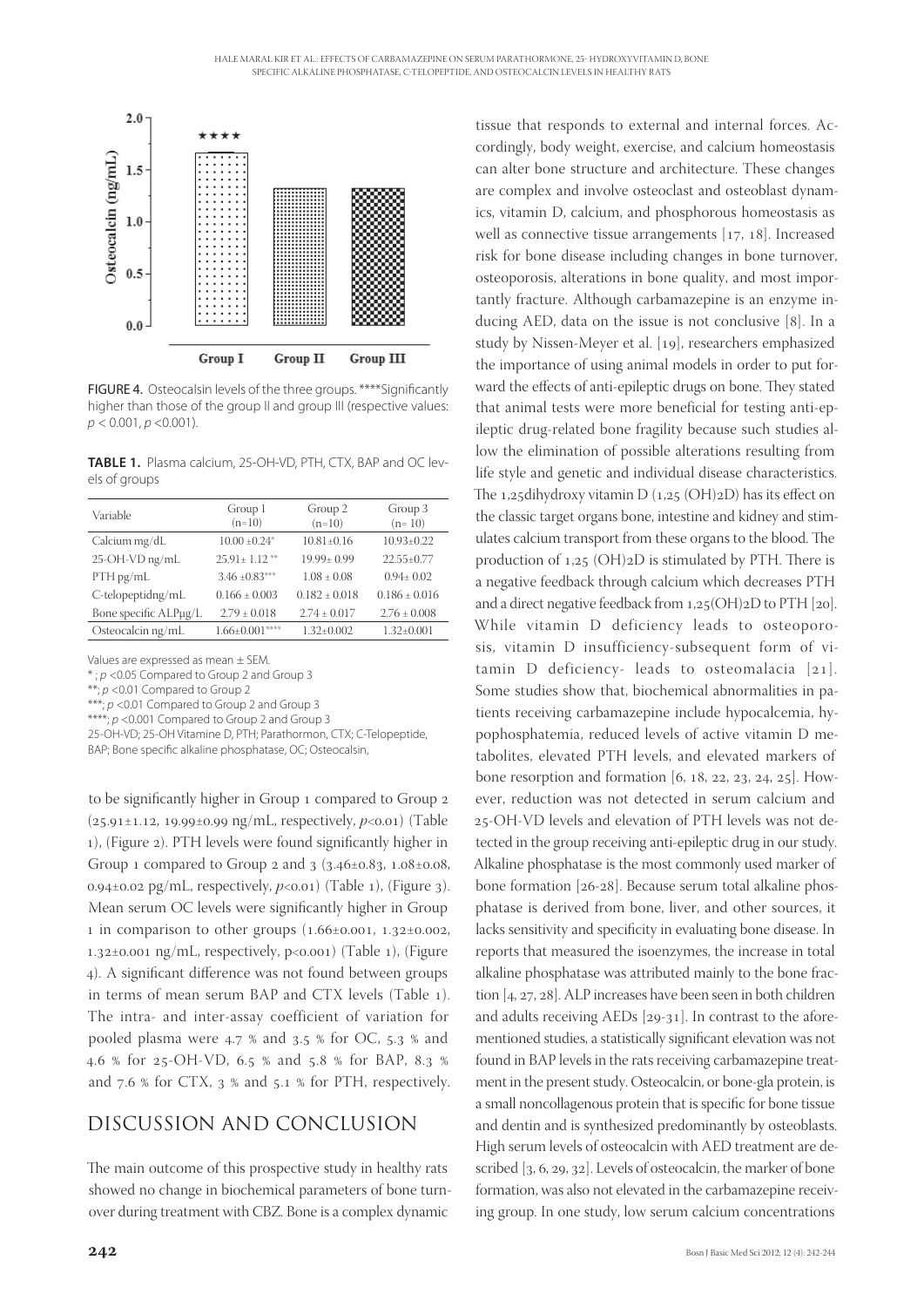were considered to be the long term outcome of treatment with anti-epileptic drugs  $[29]$ . Studies report that alterations in markers of bone formation and resorption are observed particularly in patients receiving multi-drug therapy  $[3]$ . Verrotti et al.  $[25]$  reported as the result of the study carried out by administering carbamazepine to epilepsy patients that bone turnover may increase despite normal vitamin D levels. Some another studies reported abnormalities in the bone metabolism of patients treated with AEDs independently of vitamin D deficiency  $[6, 25, 33, 34]$ . These data suggest that AEDs might alter the skeleton via other mechanisms, e.g. direct effects on bone cells, intestinal calcium transport and resistance to parathyroid hormone, rather than monocausally by decreased serum  $25$ -OHVD [17, 35, 36]. In some recent studies, genetic variation was shown to have some effects as reducing bone mineral density and active vitamin D metabolism in epilepsy patients receiving antiepileptic drugs  $[37, 38]$ . In conclusion, a statistically significant alteration has not been observed in biomarkers of bone formation and resorption in healthy rats receiving carbamazepine. Studying the effects of carbamazepine in healthy animals enabled elimination of some confounding factors affecting bone metabolism (e.g. renal disease, hyperparathyroidism, cancer, gastrointestinal disorders, liver insufficiency, diabetes mellitus, drug use as corticosteroids and diet)  $\lceil 3 \rceil$ . However based on the studies reporting that side effects concerning bone may arise in the long term, we consider that animal models studying long term effects of carbamazepine could be built up in future studies.

# DECLARATION OF INTEREST

The authors declare that they have no conflict of interest related to the publication of this manuscript.

## REFERENCES

- [1] Avanzini G, Franceschetti S. Cellular biology of epileptogenesis. Lancet Neurol. 2003; 2(1):33-42.
- [2] Spina E, Perugi G. Antiepileptic drugs: indications other than epilepsy. Epileptic Disord. 2004;  $6(2):57-75$ .
- [3] Nettekoven S, Ströhle A, Trunz B, Wolters M, Hoffmann S, Horn R, Steinert M, Brabant G, Lichtinghagen R, Welkoborsky HJ, Tuxhorn I, Hahn A. Effects of antiepileptic drug therapy on vitamin D status and biochemical markers of bone turnover in children with epilepsy. Eur J Pediatr. 2008; 167(12):1369-1377.
- [4] Pack AM, Gidal B, Vazquez B. Bone disease associated with antiepileptic drugs. Cleve Clin J Med. 2004; 71 Suppl 2:S42-48.
- [5] Sheth RD, Wesolowski CA, Jacob JC, Penney S, Hobbs GR, Riggs JE. et al. Effect of carbamazepine and valproate on bone mineral density. J Pediatr. 1995; 127(2):256-262.
- [6] Verrotti A, Greco R, Morgese G, Chiarelli F. Increased bone turnover in epileptic patients treated with carbamazepine. Ann Neurol 2000; 47:385-388.
- [7] Pack AM. The Association Between Antiepileptic Drugs and Bone Disease. Epilepsy Curr. 2003; 3(3): 91-95.
- [8] Pack A. Bone health in people with epilepsy: Is it impaired and

what are the risk factors? Seizure. 2008;  $17(2):181-186$ .

- [9] Leung A, Ramsay E. Effect of topiramate on bone resorption in adults. Am Epilepsy Soc Abstr 2006; 2: 150.
- [10] Ali II, Herial NA, Horrigan T, Kellough L, Tietjen GE. Measurement of bone mineral density in patients on levetiracetam monotherapy. Am Epilepsy Soc Abstr 2006;3: 211.
- [11] Ceron-Litvoc D, Soares BG, Geddes J, Litvoc J, de Lima MS. Comparison of carbamazepine and lithium in treatment of bipolar disorder: a systematic review of randomized controlled trials. Hum Psychopharmacol. 2009;  $24(1):19-28$ .
- [12] Gordon N. Sydenham's chorea, and its complications affecting the nervous system. Brain Dev. 2009; 31(1):11-14.
- [13] Kitamura Y, Akiyama K, Kitagawa K, Shibata K, Kawasaki H, Suemaru K, Araki H, Sendo T, Gomita Y. Chronic coadministration of carbamazepine together with imipramine produces antidepressant-like effects in an ACTH-induced animal model of treatmentresistant depression: involvement of  $5$ -HT( $2A$ ) receptors? Pharmacol Biochem Behav. 2008; 89(3):235-240.
- [14] Takahashi A, Onodera K, Kamei J, Sakurada S, Shinoda H, Miyazaki S, Saito T, Mayanagi H. Effects of chronic administration of zonisamide, an antiepileptic drug, on bone mineral density and their prevention with alfacalcidol in growing rats. J Pharmacol Sci. 2003; 91(4):313-318.
- [15] Onodera K, Takahashi A, Sakurada S, Okano Y. Effects of phenytoin and/or vitamin  $K_2$  (menatetrenone) on bone mineral density in the tibiae of growing rats. Life Sci. 2002;  $70(13):1533-1542$ .
- [16] Onodera K, Takahashi A, Mayanagi H, Wakabayashi H, Kamei J, Shinoda H. Phenytoin-induced bone loss and its prevention with alfacalcidol or calcitriol in growing rats. Calcif Tissue Int. 2001;  $69(2):109-116$
- [17] Fitzpatrick LA. Pathophysiology of bone loss in patients receiving anticonvulsant therapy. Epilepsy Behav. 2004; 5 Suppl 2:S 3-15.
- [18] Samaniego EA, Sheth RD. Bone consequences of epilepsy and antiepileptic medications. Semin Pediatr Neurol. 2007;14(4):196-200
- [19] Nissen-Meyer LS, Svalheim S, Taubøll E, Gjerstad L, Reinholt FP, Jemtland R. How can antiepileptic drugs affect bone mass, structure and metabolism? Lessons from animal studies. Seizure. 2008;  $17(2):187-191.$
- [20] Lips P. Vitamin D physiology. Prog Biophys Mol Biol. 2006; 92(1):4-.
- [21] Scharla S. Diagnosis of disorders of vitamin D-metabolism and osteomalacia. Clin Lab. 2008;54(11-12):451-459.
- [22] Richens A, Rowe D. Calcium metabolism in patients with epilepsy. Br Med J. 1970; 4(5738):803-804
- [23] Gough H, Goggin T, Bissessar A, Baker M, Crowley M, Callaghan N. A comparative study of the relative influence of different anticonvulsant drugs, UV exposure and diet on vitamin D and calcium metabolism in out-patients with epilepsy. Q J Med. 1986; 59(230):569-577.
- [24] Farhat G, Yamout B, Mikati MA, Demirjian S, Sawaya R, El-Hajj Fuleihan G. Effect of antiepileptic drugs on bone density in ambulatory patients. Neurology. 2002; 58(9):1348-1353.
- [25] Verrotti A, Greco R, Latini G, Morgese G, Chiarelli F. Increased bone turnover in prepubertal, pubertal, and postpubertal patients receiving carbamazepine. Epilepsia 2002; 43:1488-1492; 58(9):1348-1353.
- [26] Richens A, Rowe DFJ. Disturbance of calcium metabolism by anticonvulsant drugs. Br Med J 1970; 4: 73-76
- [27] Okesina AB, Donaldson D, Lascelles PT. Isoenzymes of alkaline phosphatase in epileptic patients receiving carbamazepine monotherapy. J Clin Pathol 1991; 44: 480-482.
- [28] Krishnamoorthy G, Karande S, Ahire N, Mathew L, Kulkarni M. Bone metabolism alteration on antiepileptic drug therapy. Indian J Pediatr. 2009 76(4):377-383.
- [29] Pack AM, Morrell MJ, Marcus R, Holloway L, Flaster E, Doñe S, Randall A, Seale C, Shane E. Bone mass and turnover in women with epilepsy on antiepileptic drug monotherapy. Ann Neurol. 2005;  $57(2):252-257$ .
- [30] Kumandas S, Koklu E, Gümüs H, Koklu S, Kurtoglu S, Karakukcu M, Keskin M. Effect of carbamezapine and valproic acid on bone